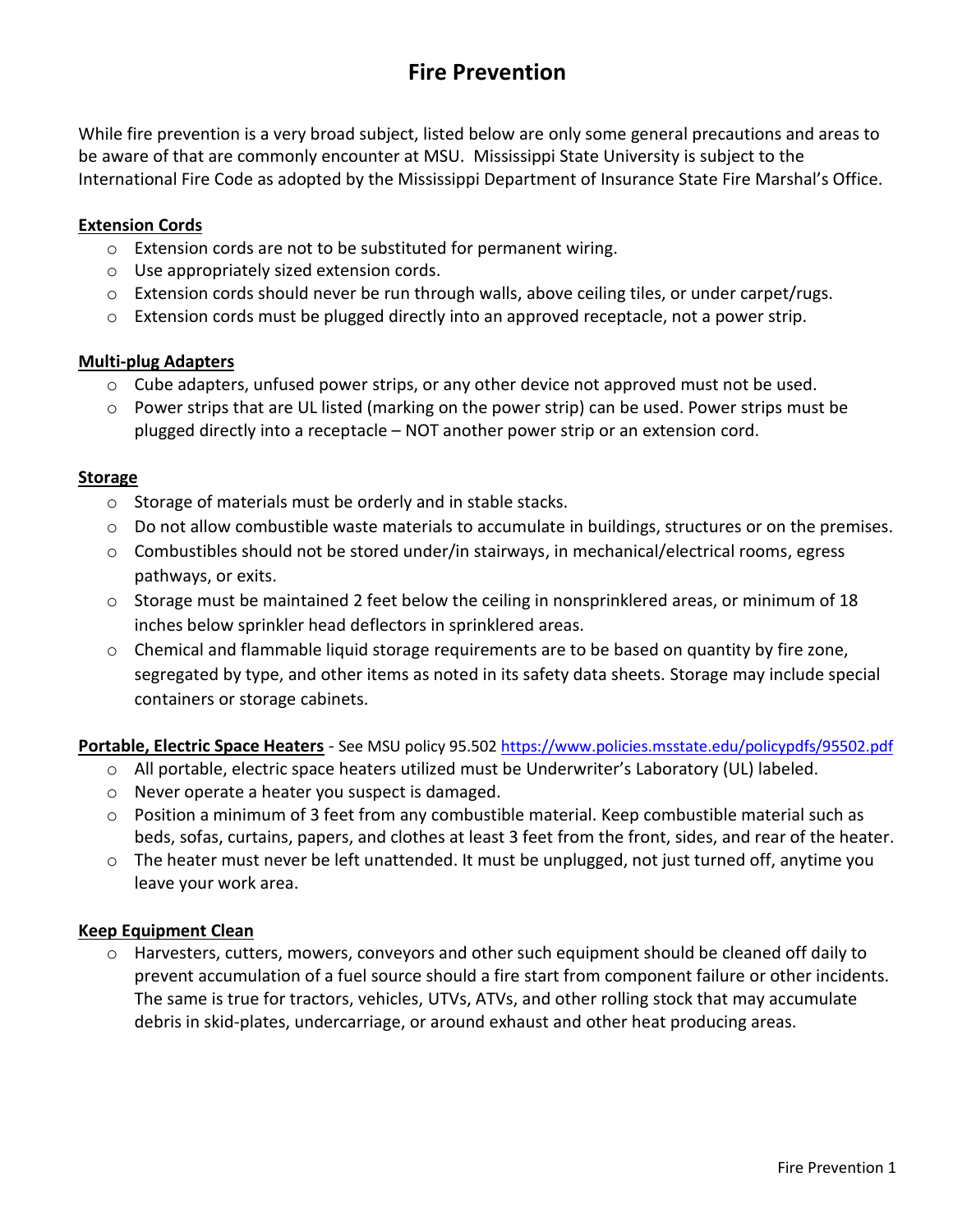## **Spontaneous Combustion**

- o Oily Rags: Carbon-based animal or vegetable oils, such as linseed oil, cooking oil, cottonseed oil, corn oil, soybean oil, lard and margarine, can undergo spontaneous combustion when in contact with rags, cardboard, paper or other combustibles. A common example is with linseed oil used to finish wood, including some exterior deck sealers and wood stains. . Heat is generated during the drying process and therefor a pile of oil-soaked rags act as an insulator, allowing the oxidizing oil to become hot enough to cause the cloth to smoke and eventually ignite. The bigger the pile, the greater the possible heat and the greater the risk. Petroleum based oils like motor oil, grease, diesel & gasoline on rags are not a concerns for spontaneous combustion (although don't forget to keep them away from sparks).
	- $\checkmark$  Large quantities of oily rags should be dispose in an approved enclosed, metal container to await pickup by an industrial cleaning company.
	- $\checkmark$  When you have a single or small amount of oily rags, allow the rags to dry before disposal. Spread the soiled rags in a single layer outdoors on concrete or a metal rack to prevent the buildup of heat and allow the rags to become hard and brittle. Place the rags out of direct sunlight and secure the corners to prevent movement by wind. Once dry they are safe for disposal.
- $\circ$  Hay: The principal way to avoid fire is to bale hay at proper moisture levels. Hay in round bales should contain no more than 18% moisture when placed inside a barn, while hay in small rectangular bales should contain no more than 20% moisture.
	- $\checkmark$  Whether stacked in the field or placed in a barn, new hay should be checked frequently for possible heating. At first, check in the morning and afternoon. If no signs of abnormal heating are found, the intervals may be lengthened. If the temperature reaches 130°F, move the hay to allow increased air circulation and cooling.
	- $\checkmark$  Protect the bales from ground moisture and runoff by placing them on a bed of gravel, old tires, poles or pallets. If storing hay inside, be sure the barn roof and any plumbing do not leak. Likewise, provide adequate drainage so water will not enter the barn during storms. Hay may be at the proper moisture content when baled and stored, but wetting from a leak can allow bacterial activity to increase and result in a fire.

## **Hot Work**

Hot work is any operation that involves open flames or sparks or produces sufficient heat to ignite flammable or combustible materials. Examples of hot work includes, but is not limited to: cutting, welding, soldering, brazing, grinding, thawing pipe, and torch applied roofing.

A fire watch shall be provided during the hot work activities and shall continue for not less than 30 minutes after the conclusion of the work. The fire watch shall include the entire hot work area. Individuals designated to fire watch duty shall have fire-extinguishing equipment readily available and shall be trained in the use of the equipment. Individuals assigned to fire watch duty shall be responsible for extinguishing spot fires and communicating an alarm. The individuals responsible for performing the hot work and individuals responsible for providing the fire watch shall be trained in the use of portable fire extinguishers.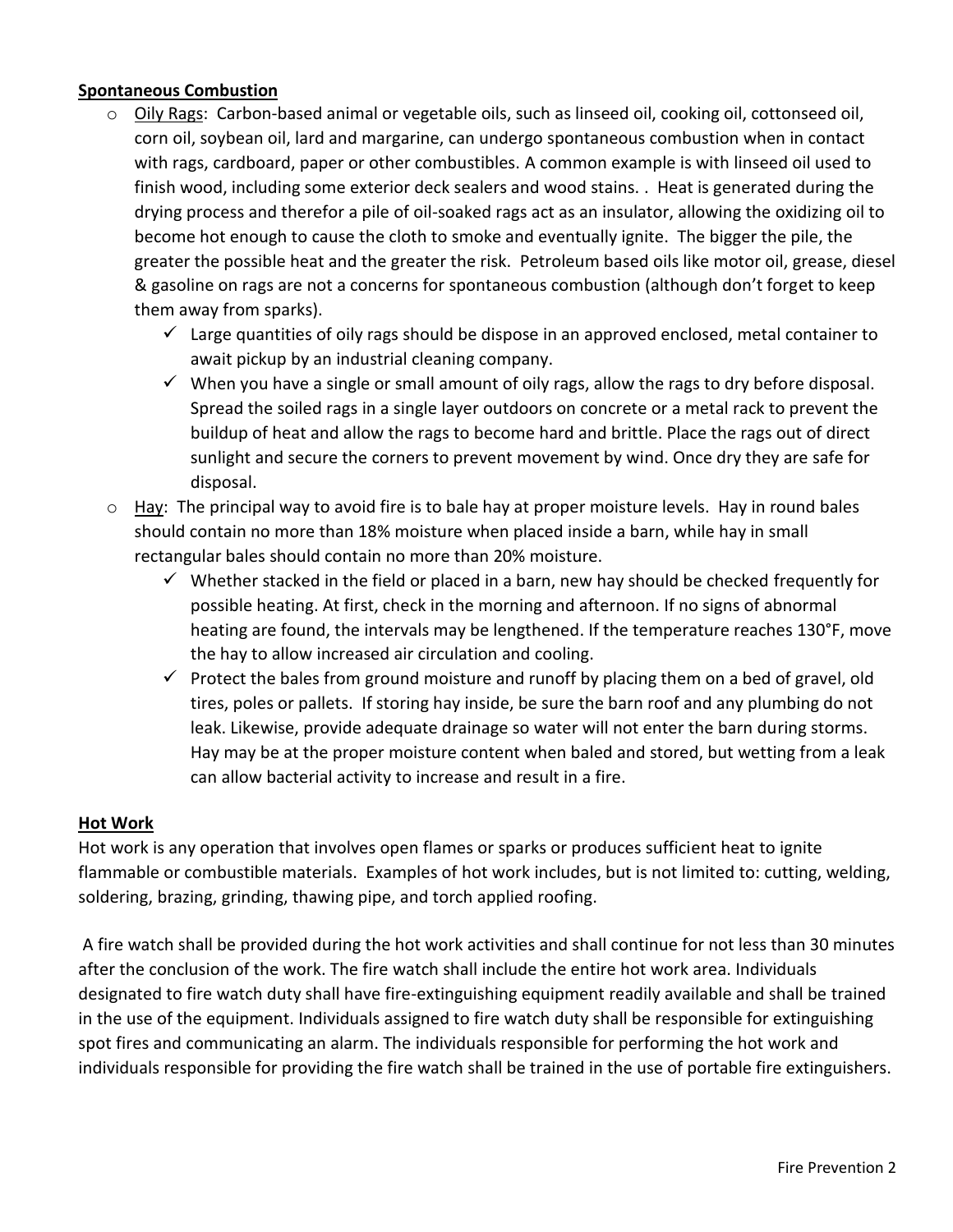A pre-hot-work check shall be conducted prior to work to ensure that all equipment is safe and hazards are recognized and protected. A report of the check shall be kept at the work site during the work and available upon request. The pre-hot-work check shall determine all of the following:

1. Hot work equipment to be used shall be in satisfactory operating condition and in good repair.

- 2. Hot work site is clear of combustibles or combustibles are protected.
- 3. Exposed construction is of noncombustible materials or, if combustible, then protected.
- 4. Openings are protected.
- 5. Floors are kept cleaned.
- 6. No exposed combustibles are located on the opposite side of partitions, walls, ceilings, or floors.
- 7. Fire watches are assigned.
- 8. Fire extinguishers are operable and available.

If hot work is to be conducted inside a building on the main campus, contact the EH&S department for a hot work permit. [https://www.ehs.msstate.edu//pdfs/fireandexplosion.pdf](https://www.ehs.msstate.edu/pdfs/fireandexplosion.pdf)

# **Open Burning**

Always notify the proper authorities – Calling the fire department, city hall (for guidance when inside city limits), campus/local law enforcement officials, and/or forestry office non-emergency phone at these offices will help you contact the correct person. A burn permit may be necessary in some circumstances. Notifying your close neighbors is also a good practice.

Burning Permits are required for any fire set for a recognized agricultural and/or forestry purpose, these are issued by The Mississippi Forestry Commission based on the daily fire weather forecast. Contact the appropriate [MFC district office](http://www.mfc.ms.gov/offices) to obtain a permit. <https://www.mfc.ms.gov/burning-permits>

Important Steps to Prevent Wildfires from Open Burning:

- $\checkmark$  Check the conditions. Don't burn when windy or vegetation is dry.
- $\checkmark$  Check local regulations.
- $\checkmark$  Burn this, not that ... Most places allow burning of dry, natural vegetation grown on the property. Household trash, plastics, or tires are not good to burn and even illegal to burn in some areas.
- $\checkmark$  Look up ... Choose a safe burning spot away from power lines, overhanging limbs and buildings. You'll need at least 3xs the height of the pile of vertical clearance.
- $\checkmark$  Look around ... Burn site should be surrounded by gravel or dirt of at least 10 ft. in all directions. Keep the surrounding watered down and have a shovel close by.
- $\checkmark$  Prepare your pile ... Keep it small and manageable. Add additional debris as the fire burns down.
- $\checkmark$  Have a cell phone within reach to request help quickly in case of an emergency.
- $\checkmark$  Have a contingency plan in case the wind shifts, the fire gets out of control, someone gets injured, equipment breaks down, or smoke creates severe visibility problems.
- $\checkmark$  Stay with the fire until it is completely out ... Drown the fire with water, turn over the ashes with shovel, and repeat to ensure it's put out completely.

**Fireworks Displays** - <https://www.ehs.msstate.edu/pdfs/fireworks.pdf>

**Pyrotechnics** - <https://www.ehs.msstate.edu/pdfs/pyrotechnics.pdf>

**Flame Effects Displays** - <https://www.ehs.msstate.edu/pdfs/flame.pdf>